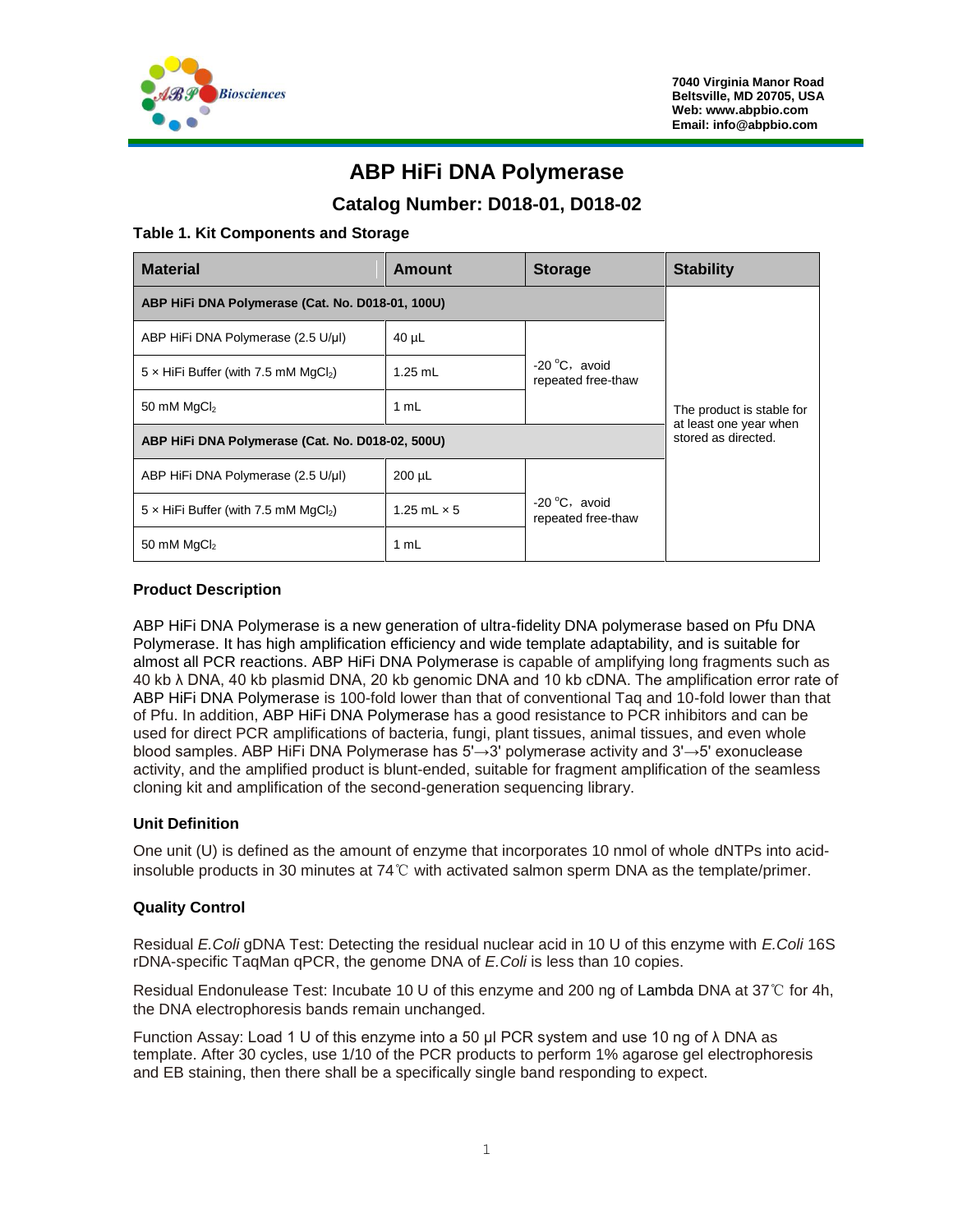### **Experimental Process**

1. Keep all components on ice during the experiment. All components need to be mixed up thoroughly after thawing and put back to -20℃ immediately for storage after using.

| <b>Components</b>                                       | 50 µl rxn    | <b>Final concentration</b> |
|---------------------------------------------------------|--------------|----------------------------|
| $5 \times$ HiFi Buffer (with 7.5 mM MgCl <sub>2</sub> ) | $10 \mu$     | 1x                         |
| dNTP Mix (10 mM each)                                   | $1 \mu$      | $200 \mu M$                |
| PCR Forward Primer (10 µM)                              | $2.5$ µl     | 500 nM                     |
| PCR Reverse Primer (10 µM)                              | $2.5$ µl     | 500 nM                     |
| 50 mM MgCl <sub>2</sub>                                 | optional     | as required <sup>a</sup>   |
| <b>DMSO</b>                                             | optional     | as required <sup>b</sup>   |
| DNA template                                            | Variable     | as required <sup>c</sup>   |
| ABP HiFi DNA Polymerase                                 | $0.5$ µl     |                            |
| ddH <sub>2</sub> O                                      | Add to 50 µl |                            |

#### **Note**:

a. For most reactions, the optimal final concentration of Mg<sup>2+</sup> is 1.5-2 mM. The system already contains a final concentration of 1.5 mM Mg<sup>2+</sup>. If necessary, use 50 mM MgCl<sub>2</sub> provided in the kit to explore the optimal concentration of  $Mg^{2+}$  at intervals of 0.2-0.5 mM.

b. The amount of DMSO can be increased by 1% and the adjustment range is 0-8%.

c. Suggested amount of DNA template in 50 ul rxn system: Genomic DNA: 5 ng - 200 ng; E. coli genomic DNA: 100 pg -100 ng; λDNA: 10 pg - 10 ng; Plasmid or viral DNA: 10 pg - 10 ng.

2. PCR reaction condition:

| Step               | Temperature       | Time<br>Cycle             |
|--------------------|-------------------|---------------------------|
| Initial Denaturing | 94-96°C           | $1-3$ min                 |
| Denaturing         | 94-96 $\degree$ C | 10-20 sec                 |
| Annealing          | Tm±3°c            | 25-35                     |
| Extension          | 72°С              | 10-30 sec<br>15-30 sec/kb |
| Final Extension    | 72°с              | 5-10 min                  |
| Hold               | 4°C               |                           |

### **Application example**

Taking human genomic DNA as templates, the target fragments of 0.6 kb, 1.0 kb, 2.6 kb, 3.0 kb, 4.0 kb, 5.1 kb, 6.2 kb, 7.1 kb, 8.5 kb, 10.6 kb, 17.8 kb, 20.3 kb, and 21.4 kb were amplified, respectively. The Tm of all primers are approximately 60℃.

The reaction system and program are as follows:

Recommended PCR System